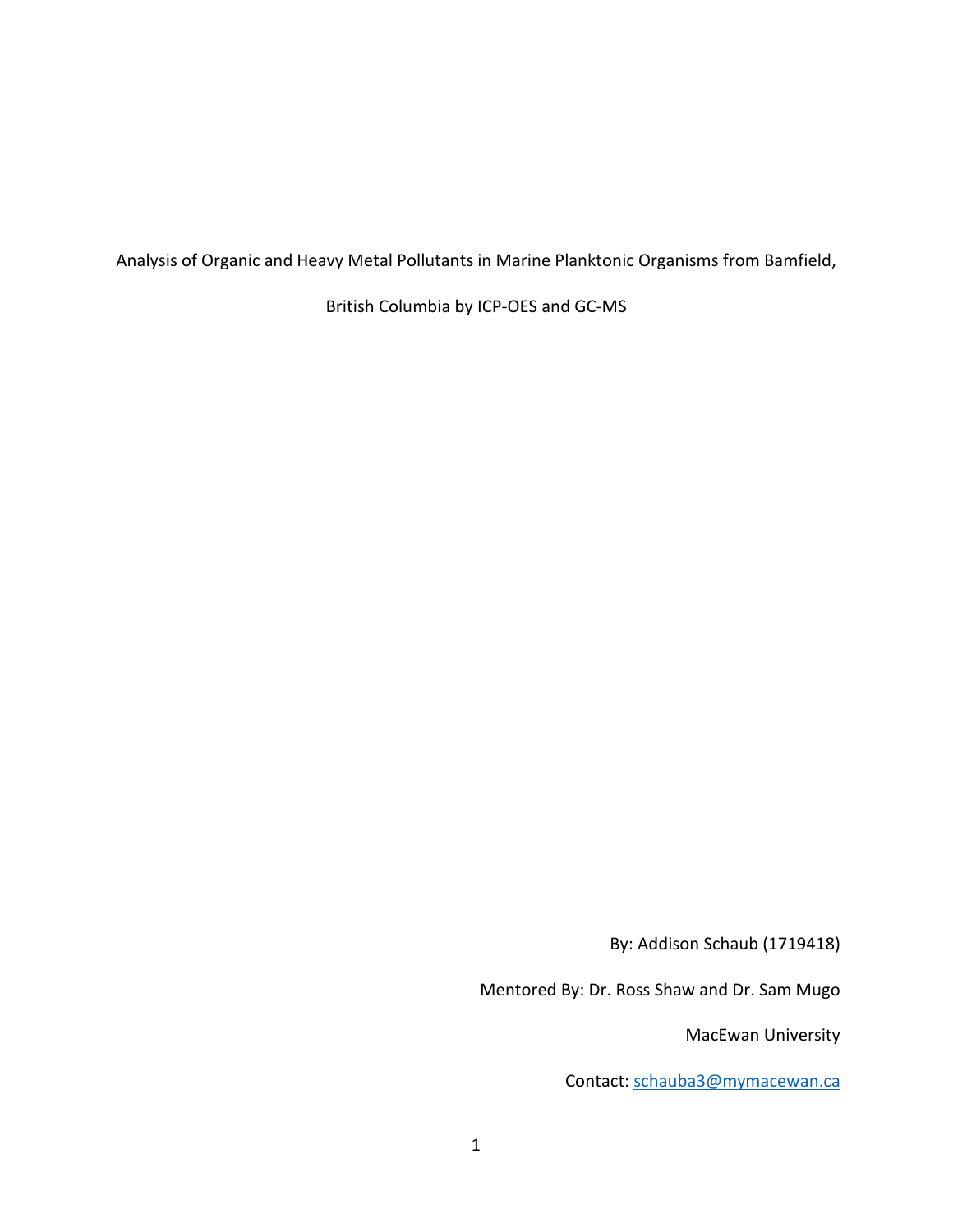# **Abstract:**



Plankton form the base of the marine ecosystem (Levinton, J.S., 2017). It is for this reason it is important to understand the interactions between these critical organisms and the pollutants that they encounter. Heavy metals occur naturally in trace amounts and are continuously being released into the atmosphere, hydrosphere, lithosphere, and biosphere of the Earth (Atici et al., 2010; Burada et al., 2014; Callow, P., 1993). The increase in sea water temperatures is increasing the solubility of heavy metals in the water (Levinton, J.S., 2017). Organic pollutants such as pesticides are hydrophobic and lipophilic (Chiuchiolo et al., 2004).

Previous results obtained by Kathryn Farmer in 2015 found that an increase in some heavy metals and not others in the four year difference in the Bamfield samples. Analysis of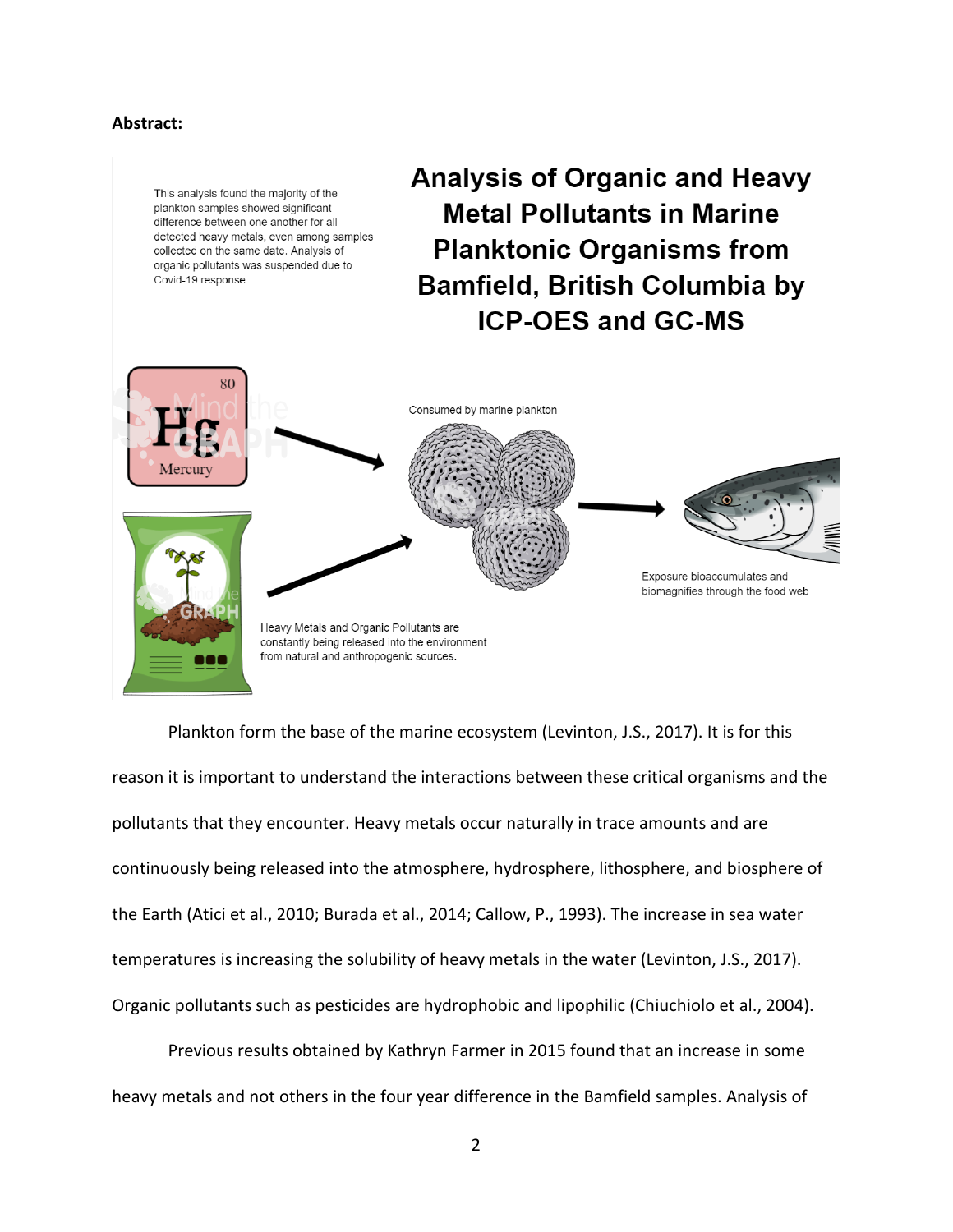organic pollutants by GC-MS was unable to determine if peaks were the result of pesticides or not and was not able to identify any specific pesticides through the NIST library (Farmer, 2015).

This analysis found the majority of the plankton samples showed significant difference between one another for all detected heavy metals. Analysis of organic pollutants was suspended sue to Covid-19 response.

*Key Words: Plankton, Heavy Metals, Pesticides, ICP-OES, GC-MS*

#### **Introduction:**

Plankton form the base of the marine ecosystem (Levinton, J.S., 2017). It is for this reason it is important to understand the interactions between these critical organisms and the pollutants that they encounter. With a high surface area to volume ratio, planktonic organisms have many reception sites with which to sorb nutrients (Jurik et al., 2011; Yigiterhan et al., 2011). Electrostatic and covalent bonds are formed with pollutants and they are drawn into the plankton, concentrating them into a much smaller volume (Gonzalez-Davila, M., 1995; Yigiterhan et al., 2011).

Heavy metals occur naturally in trace amounts and are continuously being released into the atmosphere, hydrosphere, lithosphere, and biosphere of the Earth (Atici et al., 2010; Burada et al., 2014; Callow, P., 1993). There are natural sources, such as volcanoes, natural weathering, and thermal vents, anthropogenic sources, such as mining, the extraction of gold and silver, and the combustion of fossil fuels, and natural sources being accelerated by anthropogenic activity, such as the thawing of permafrost being accelerated by anthropogenic climate change (Baird & Cann, 2012; Burada et al., 2004; Calow, P., 1993; Stern et al., 2012; Government of Canada, 2010). Mercury, lead, cadmium, chromium, and arsenic become more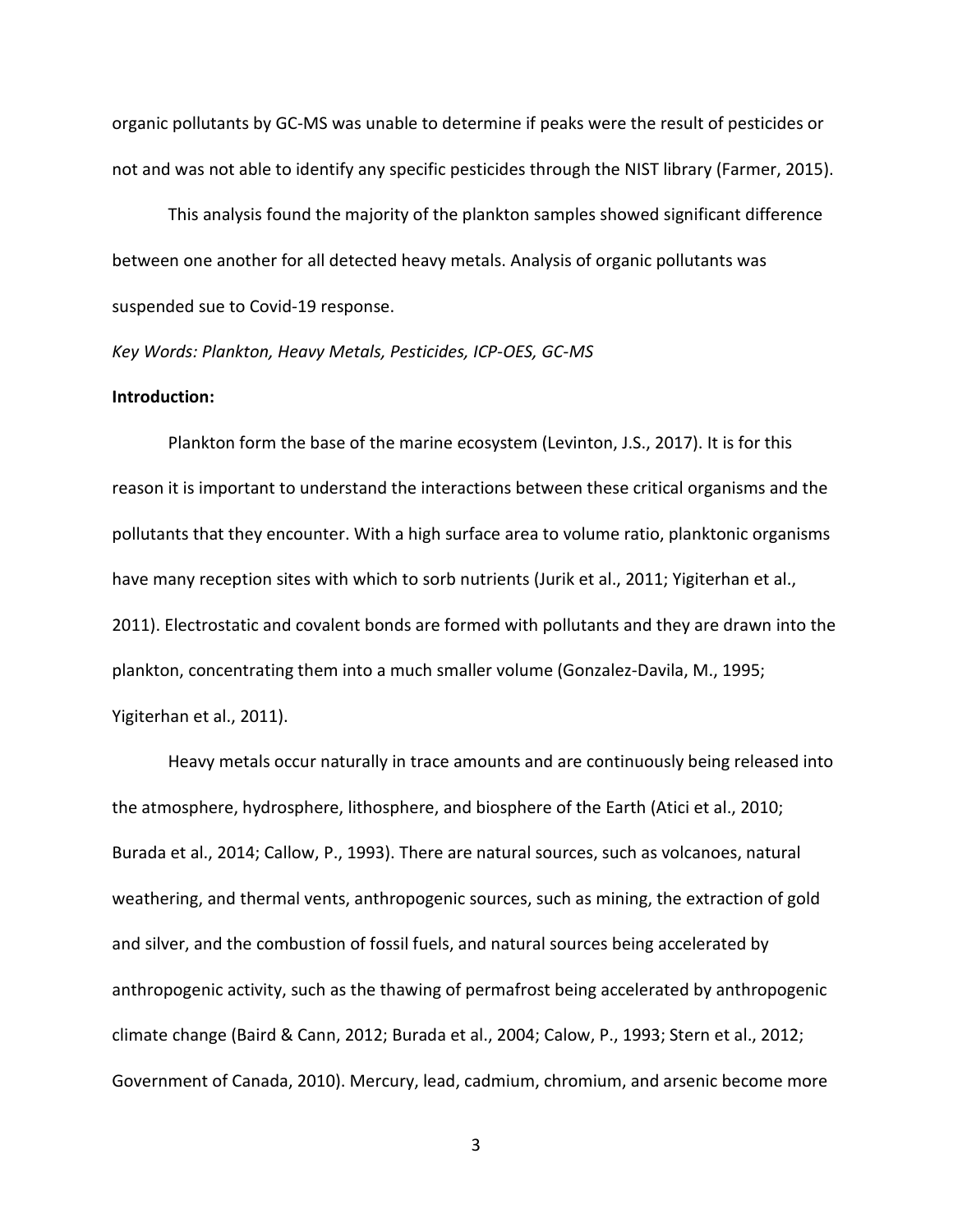toxic as a cation and highly toxic when bonded to a short carbon chain (Baird & Cann, 2012). The increase in sea water temperatures is increasing the solubility of heavy metals in the water (Levinton, J.S., 2017).

Organic pollutants such as pesticides are hydrophobic and lipophilic (Chiuchiolo et al., 2004). Chlorinated pesticides in sea water photolyze and can have a half-life as small as 55 days (Lartiges, S.B., & Garrigues, P.P., 1995). Herbicides such as Atrazine, the most commonly used herbicide in America at the time, prevent photosynthesis and restrict phytoplankton growth (DeNoyelles et al., 1982). Other pesticides like Cypermethrin, commonly used in UK fish farming operations, alter biodiversity by restricting some plankton more than others (Medina et al., 2004).

Previous results obtained by Kathryn Farmer in 2015 were based on two samples collected from Bamfield, British Columbia in 2011 and 2015 and one from Hilo Bay, Hawai'i in 2015 for a comparison to determine if heavy metals and organic pesticides are being circulated by the ocean global conveyer system. Plankton identification was only conducted on samples from 2015 (Farmer, 2015). Both samples predominantly contained diatoms with Skeletonema being the most abundant species (Farmer, 2015). The Bamfield sample was rich in arthropods, cnidarians, and larval chordates while the Hawai'i sample had much more phytoplankton, no cnidarians, and very few chordates (Farmer, 2015). Samples were not large enough to accurately determine species richness and diversity at either site (Farmer, 2015).

Analysis of heavy metals found an increase in some heavy metals and not others in the four year difference in the Bamfield samples (Farmer, 2015). Mercury, arsenic, cadmium, and cobalt concentrations increased, chromium concentrations decreased, and lead concentrations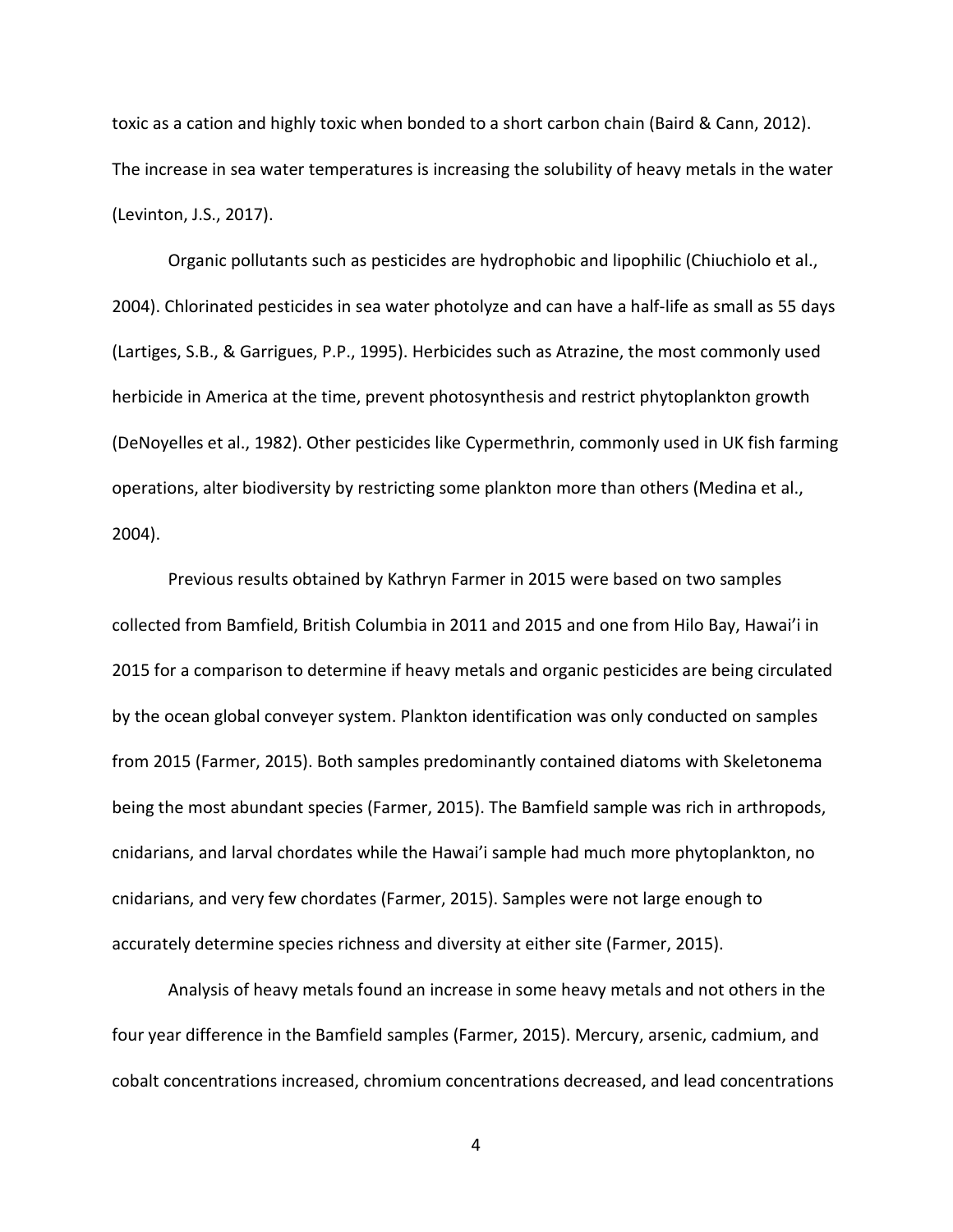remained approximately constant (Farmer, 2015). A comparison of the samples collected in 2015 from Bamfield, British Columbia and Hilo Bay, Hawai'i found lower concentrations of arsenic, cadmium, cobalt, mercury, and lead in Hawai'i but higher concentrations of chromium (Farmer, 2015). Additionally a comparison between the Hawai'i plankton sample and a sample of sea water collected at the same site found that the plankton selects for specific heavy metals (Farmer, 2015).

Analysis of organic pollutants by GC-MS was unable to determine if peaks were the result of pesticides or not and was not able to identify any specific pesticides through the NIST library (Farmer, 2015). The control plankton, while helpful, was not able to account for the diversity of biota in the marine samples (Farmer, 2015).

These curious results merit further investigation and experimentation. I hypothesize that: with increasing ocean temperatures, and the subsequent increase in solubility, concentrations of heavy metals in marine plankton will be higher than previous results in 2011 and 2015; with the continued use of organic pesticides, the concentrations of organic pollutants in marine plankton will be increased relative to concentrations in 2015.

## **Materials & Methods:**

Methods were modified from Farmer's work in 2015 to accommodate small sample sizes.

Standards of Calcium, Iron, and Selenium were donated to MacEwan University, originally produced by SPEX CertiPrep. Standards of Cobalt and Manganese were donated to MacEwan University, originally produced by SPC Science. Standards for Arsenic, Cadmium, and Mercury were purchased from Fluka Analytical. Standards of Copper, Lead, and Zinc were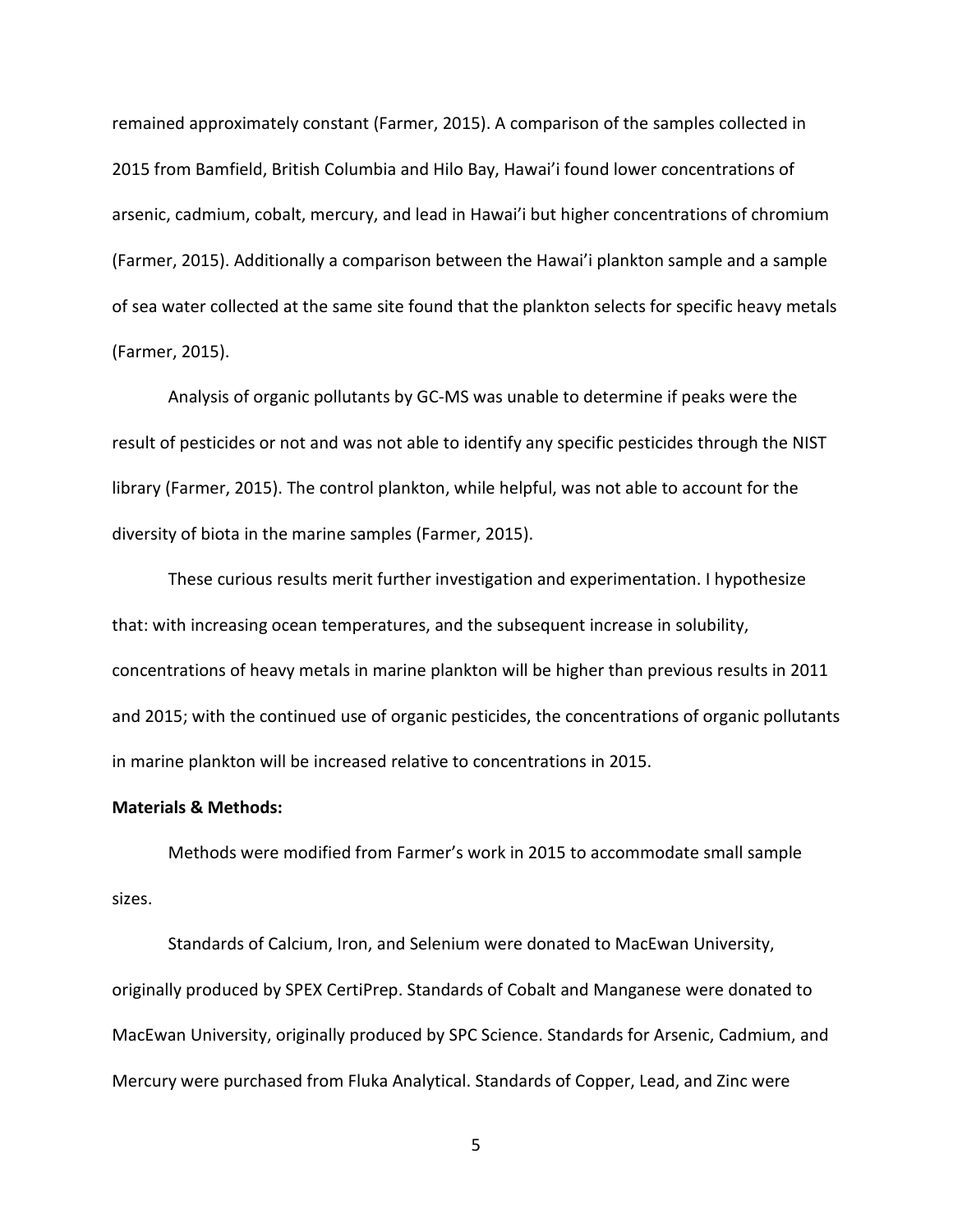purchased from Fisher Chemical. The standard for Chromium was produced at MacEwan University.

Restek organonitrogen pesticide mix #1 and chlorinated pesticide #2 standards and fatty acid methyl ester (F.A.M.E.) C8-C24 standard from Sigma Aldrich.

# *Sample Collection and Preparation:*

Twenty samples were collected from Bamfield, British Columbia by the Bamfield Marine Sciences Centre between the dates of October 10, 2018, and February 19, 2019. Plankton samples were collected at the head of the Grappler Inlet at 48° 50.867" N and 125° 6.475" W with a 150 µm mesh net. The samples were then preserved in 70 % ethanol at 5 °C until analysis. Preserved samples were placed in a laminar flow hood to allow the ethanol to evaporate off. Remaining ethanol was removed using a LABCONCO FreeZone 6 freeze drier. *Plankton Taxonomy:*

Plankton specimen were identified to Order and Family using a dissecting microscope and counted based on their respective group order. Larger plankton specimen required the use of a compound microscope.

## *Heavy Metals by ICP-OES:*

Procedure was modified from Jaric et al. (2011). 50 mg of freeze dried plankton was weighed into a 100 mL beaker using a Mettler Toledo XS204 analytical balance. 10 mL of concentrated hydrochloric acid (36-38 %) was slowly added to samples followed by 2 mL of concentrated nitric acid (68-70 %) and a magnetic stir bar. Samples were placed on a stir plate set to 200 °C and 60 rpm in a laminar flow hood until approximately 10 mL of sample remained. After digestion the sample was cooled to room temperature and vacuum filtered using a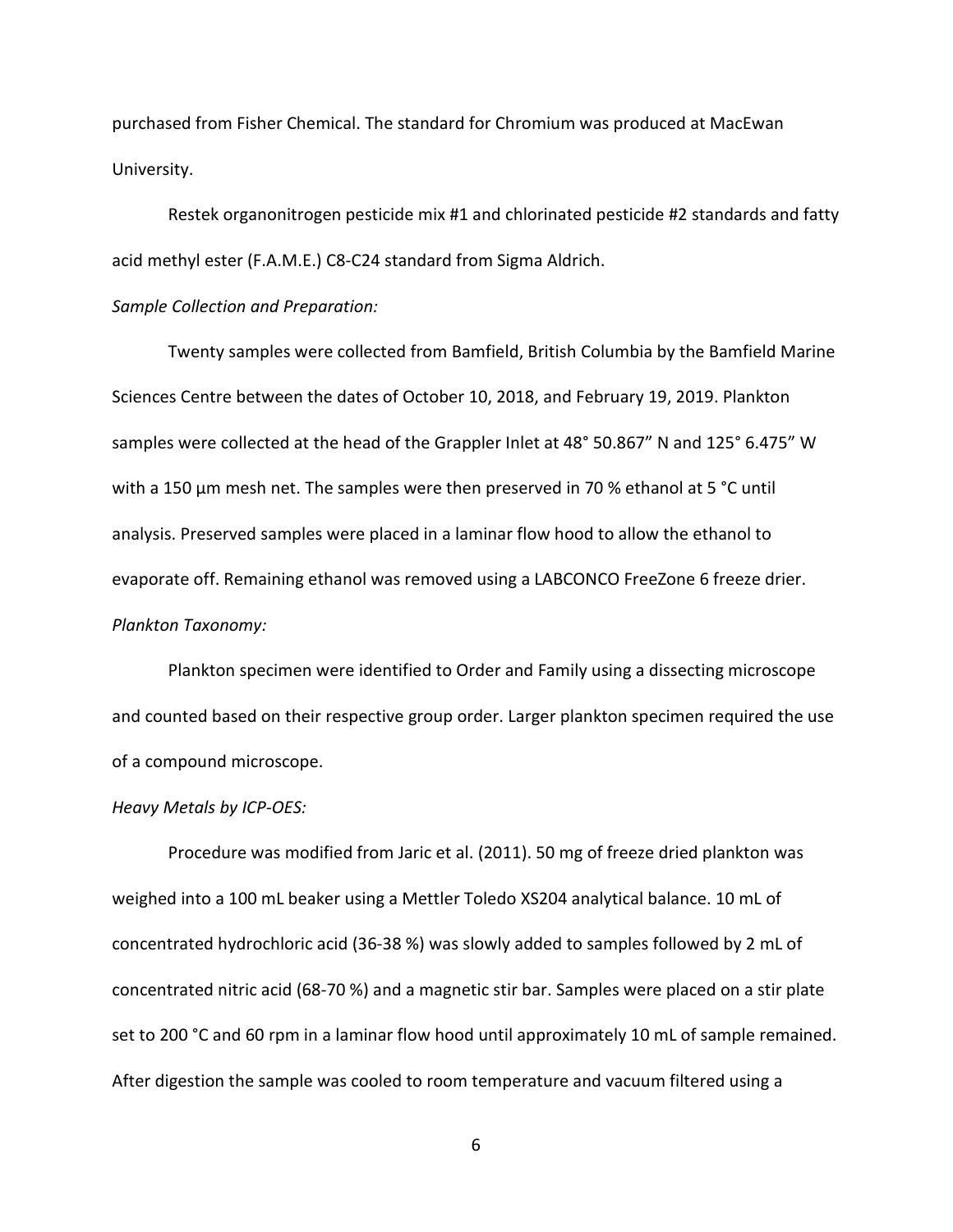sintered glass filter and rinsed with deionized water. Samples were then qualitatively transferred into a 25 mL volumetric flask and diluted to volume with deionized water until analysis. Samples were analyzed using a Thermoscientific iCAP 6000 series ICP spectrometer using iTEVA control center software. Standards of arsenic, cadmium, cobalt, copper, chromium, mercury, lead, selenium, and iron will be made from stock 1000 ppm solutions to obtain a calibration curve at concentrations of 0.1 ppm, 1.0 ppm, 5.0 ppm, and 25 ppm. A t-test was used to determine the statistical significance of differences in metal concentrations across the samples.

#### *Organic Pollutants by GC-MS:*

Procedure was modified from Santhi et al. (2012). 50 mg of freeze dried plankton was weighed into a 10 mL glass vial using a Mettler Toledo XS204 analytical balance. 3 mL of dichloromethane was added to the vial and sonicated for 200 minutes at room temperature (23 °C). After extraction, samples were vacuum filtered with 75 µm filter paper and resuspended in 1 mL of dichloromethane to be transferred into a GC vial before being dried under nitrogen using a small aluminium manifold, and resuspended in 0.5 mL dichloromethane. Samples were analyzed on an Agilent Technologies 5975C VL MSD GC-MS with triple-axis detector controlled by ChemStation software and will be separated using a HP-5 5 % Phenyl Methyl Siloxane GC column coupled with a quadrupole mass spectrometer with helium carrier gas. Chemometrics was used to accentuate relevant data from the chromatogram and better identify relevant peaks. These peaks were then compared to the NIST library. A control plankton was not used because it could not adequately account for the variety of plankton within each sample. **Results:**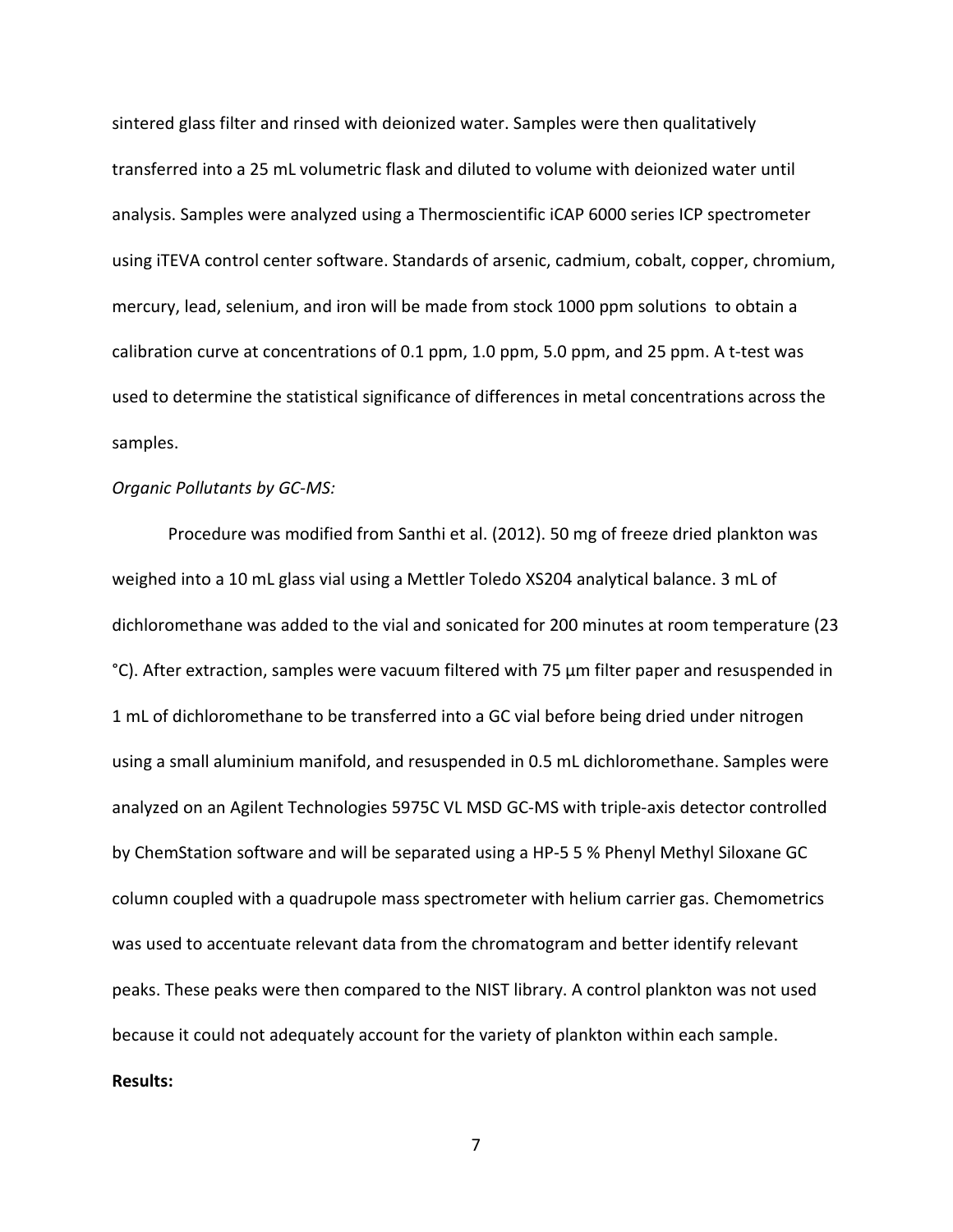Figure 1. Analysis of Low Concentration Heavy Metals in Marine Plankton

A bar chart of Arsenic, Chromium, Manganese, and Lead in sampled marine plankton.

Figure 2. Analysis of High Concentration Heavy Metals in Marine Plankton

A bar chart of Copper, Iron, and Zinc in sampled marine plankton.

Cadmium, Cobalt, Mercury, and Selenium results were below the limit-of-detection for all samples. Almost half of the results for Arsenic were below the limit-of-detection. Chromium saw a substantial spike in the month of November. Iron concentrations appear to be steadily increasing among the sampled dates.

An array of t-tests found that at the 95 % confidence interval (t-crit = 2.132) the majority of samples were significantly different from one another, even among samples collected on the same day.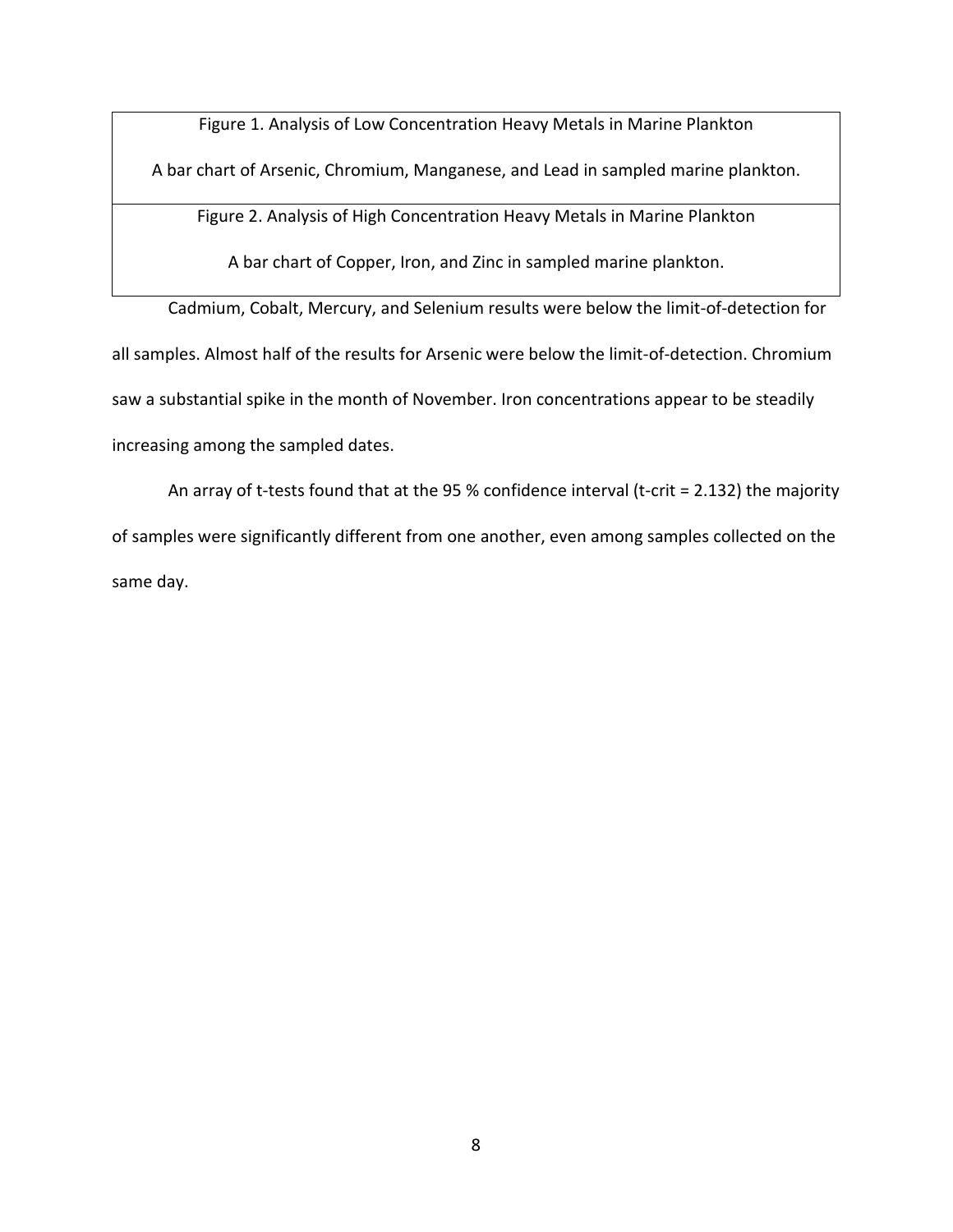

Figure 1. Analysis of Low Concentration Heavy Metals in Marine Plankton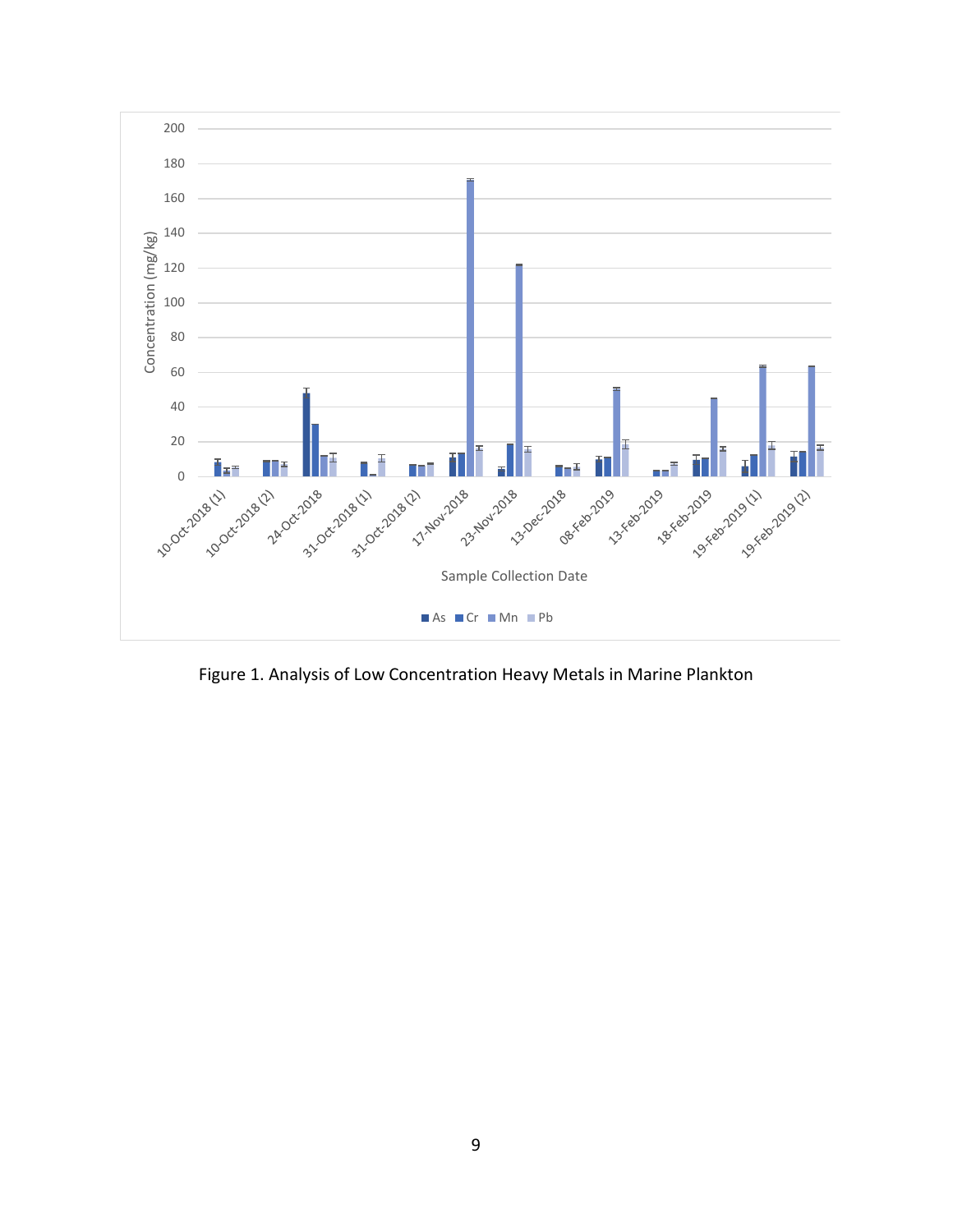

Figure 2. Analysis of High Concentration Heavy Metals in Marine Plankton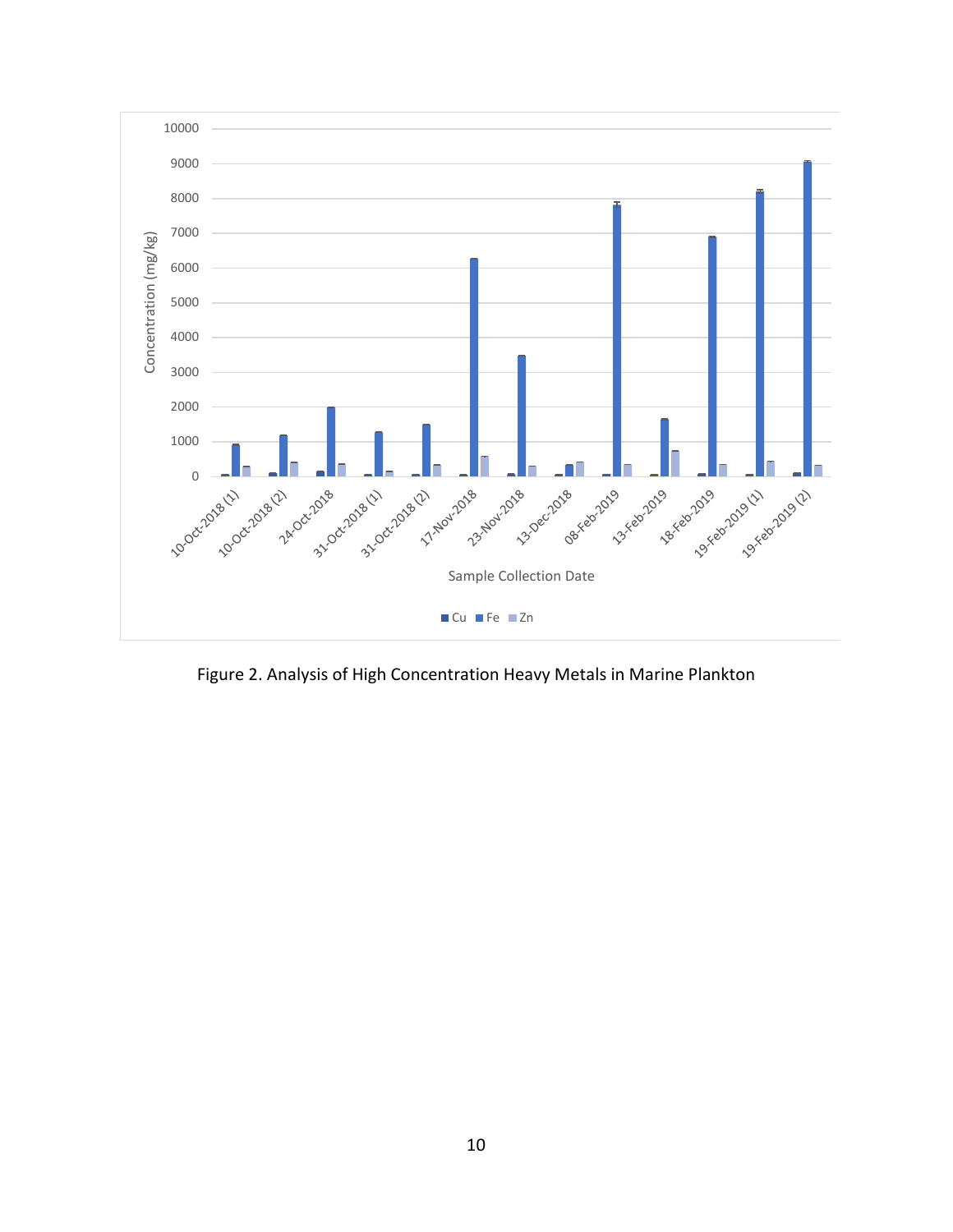## **Discussion:**

The majority of the samples showed significant difference between one another for all detected heavy metals. Increased sample frequency and longer collection timelines would assist in identifying any present trends. Collecting larger samples would also help quantify the elements that were below the limit-of-detection. Some of the values for heavy metal concentrations were significantly higher than the values collected by Farmer in 2011 and 2015 while others were significantly lower.

Analysis of organic pollutants and plankton taxonomy was suspended due to Covid-19 response.

Future avenues of research include but aren't limited to: determining if there are any seasonal increases or decreases in plankton pollution throughout the year which may help identify more specific sources to these pollutants; development of an artificial intelligence capable of identifying and quantifying organic pollutants regardless of sample medium; a comparison of the heavy metal and organic pesticide pollution in the Pacific, Atlantic, and Arctic Oceans in Canada; and Investigating why plankton select for some heavy metals and not others as described in the Hawai'i samples in Kathryn Farmer's original work (2015).

#### **Acknowledgements:**

Thank you Dr. Sam Mugo & Dr. Ross Shaw for allowing me to be involved in this research and the direction, Dana Sanderson for teaching me how to use the freeze-dryer, Jeffery Witty for producing the Chromium standard used, and Keith Reidy for the materials and laboratory support.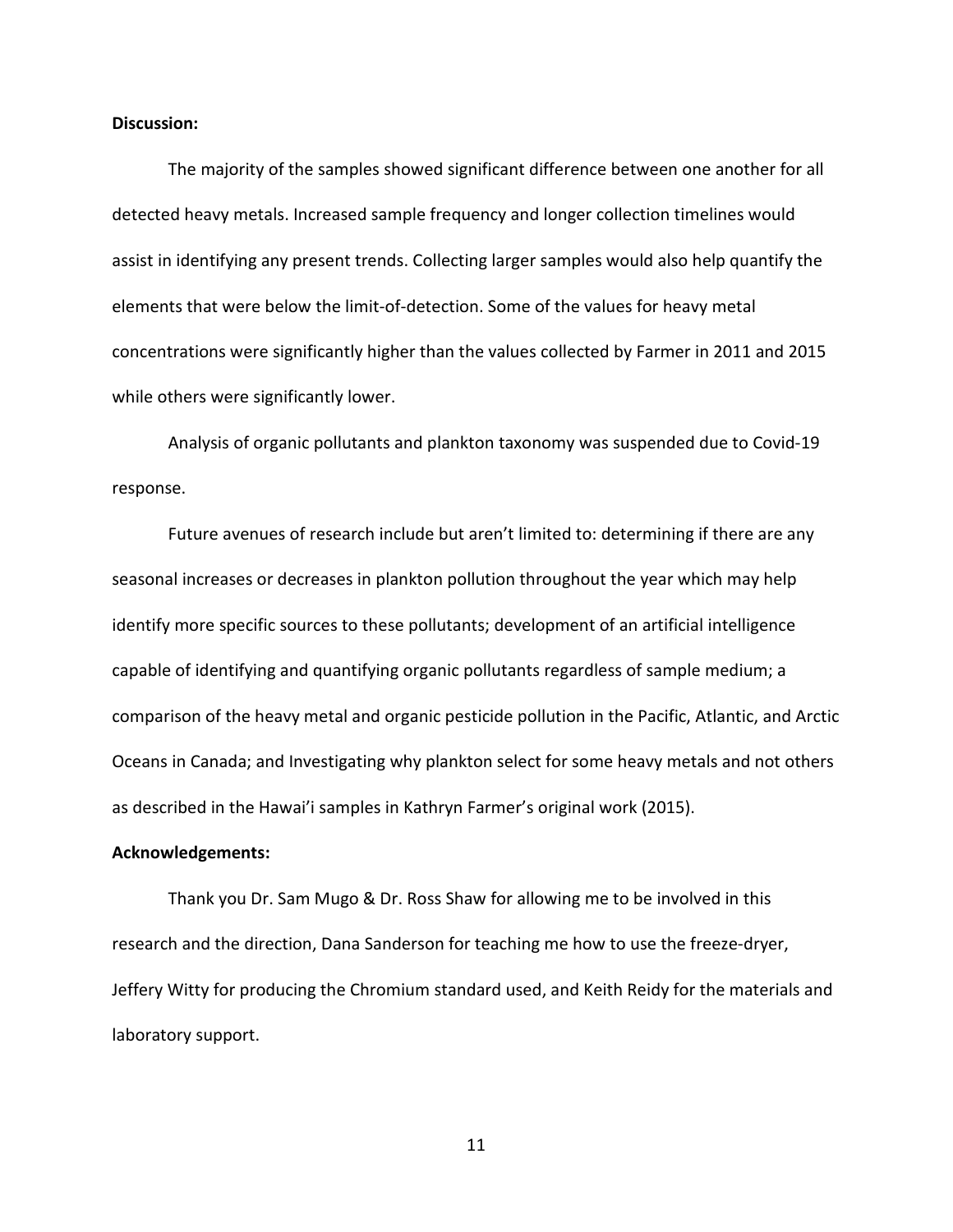## **Literature Cited:**

- Atici, T., Obali, O., Altindag, A., Ahiska, S., & Aydin, D. (2010). The accumulation of heavy metals (Cd, Pb, Hg, Cr) and their state in phytoplanktonic algae and zooplanktonic organisms in Baysehir Lake and Mogan Lake, Turkey. African Journal of Biotechnology, 9(4), 475-487.
- Baird, C., & Cann, M. (2012). Environmental Chemistry (5th ed.). New York: W.H. Freeman and Company.
- Bargagli, R., Monaci, F., Sanchez-Hernandez, J.C., & Cateni, D. (1998). Biomagnification of mercury in an Antarctic marine costal food web. Marine Ecology Progress Series, 169, 65- 76.
- Burada, A., Topa, C.M., Georgescu, L.P., Teodorof, C.N., Secleanu-Odor, D., Negrea, B.M., & Iticescu, C. (2014). Heavy metals accumulation in plankton and water of four aquatic complexes from Danube Delta area. Aquaculture, Aquarium, Conservation & Legislation International Journal of the Bioflux Society, 7(4), 301-310.
- Calow, P. (1993). Handbook of ecotoxicology/heavy metals. London; Boston: Blackwell Scientific Publications.
- Chiuchiolo, A.L., Dickhut, R.M., Cochran, M.A., & Ducklow, H.W. (2004). Persistent organic pollutants at the base of the Antarctic marine food web. Environmental Science Technology, 38, 3551-3557.
- DeNoyelles, F., Kettle, W.D., Sinn, D.E. (1982). The responses of plankton communities in environmental ponds to Atrazine, the most heavily used pesticide in the United States. Ecology, 63(5), 1285-1293.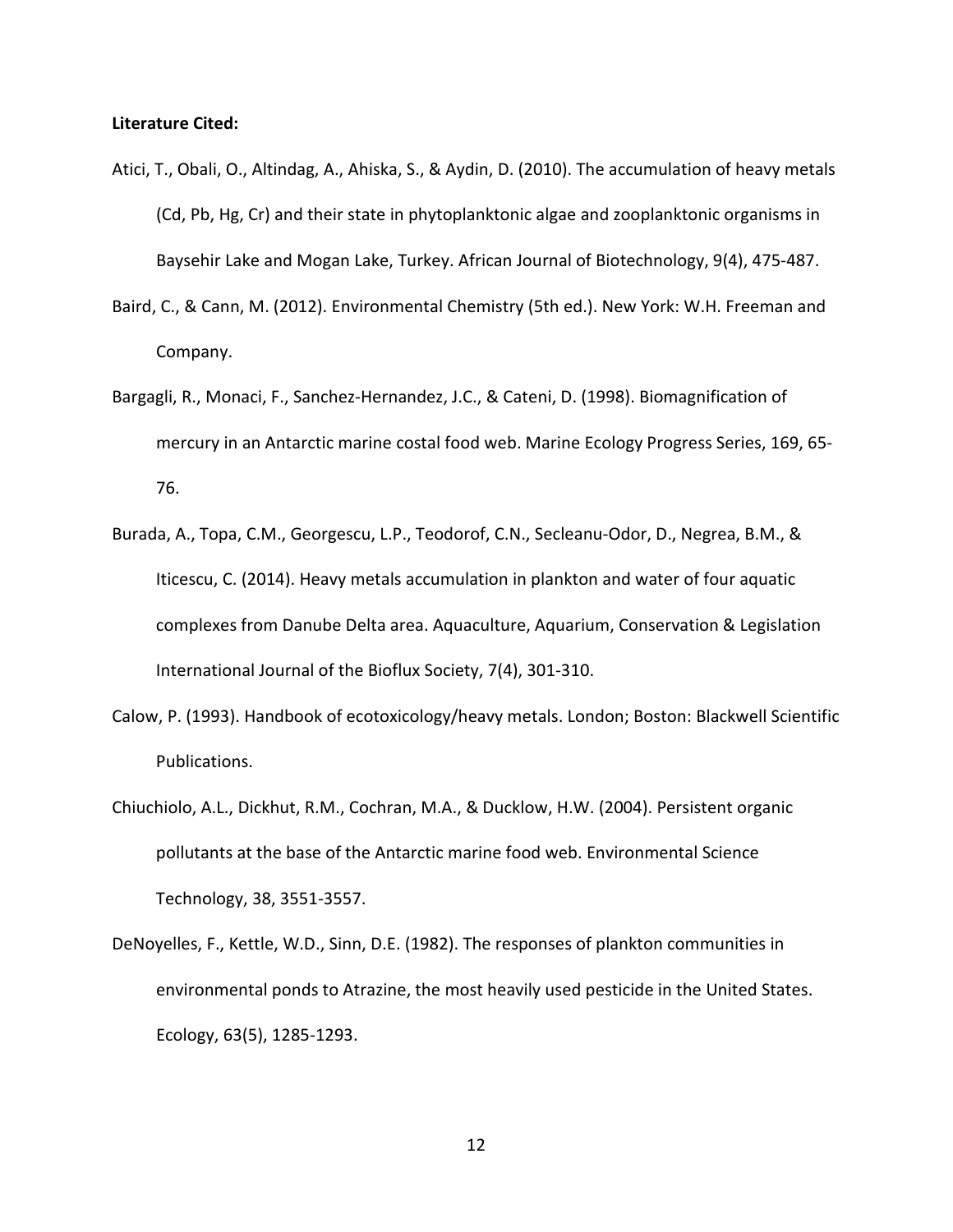- Farmer, K. (2015). Comparison of organic pollutants and heavy metals concentration in planktonic organisms from Bamfield, British Columbia and Hilo Bay, Hawaii by ICP-OES and GC-MS. Unpublished.
- Food and Agriculture Organization for the United Nations (2014). Oceans crucial for our climate, food and nutrition. http://www.fao.org/news/story/en/item/248479/icode/ Date Accessed: January 29, 2020.
- Gonzalez-Davila, M. (1995). The role of phytoplankton cells on the control of heavy metal concentration in seawater. Marine Chemistry, 48, 215-236.
- Government of Canada (2010). Natural sources of mercury. Environment and Natural Resources. https://www.canada.ca/en/environment-climatechange/services/pollutants/mercury-environment/health-concerns/sources/natural.html Date Accessed: January 29, 2020.
- Jarik, I., Visnjik-Jeftic, Z., Cvijanovic, G., Gacic, Z., Jovanovic, L., Skoric, S., & Lenhardt, M. (2011). Determination of differential heavy metal and trace elements accumulation in liver, gills, intestines and muscle of sterlet (Acipenser ruthenus) from the Danube River in Serbia by ICP-OES. Michrochemical Journal, 98, 77-81.
- Lartiges, S.B., & Garrigues, P.P. (1995). Degradation kinetics of organophosphorus and organonitrogen pesticides in different waters under various environmental conditions. Environmental Science Technology, 29, 1246-1254.
- Levinton, J.S. (2017). Marine Biology: Functions, Biodiversity, Ecology (5th ed.). New York: Oxford University Press.